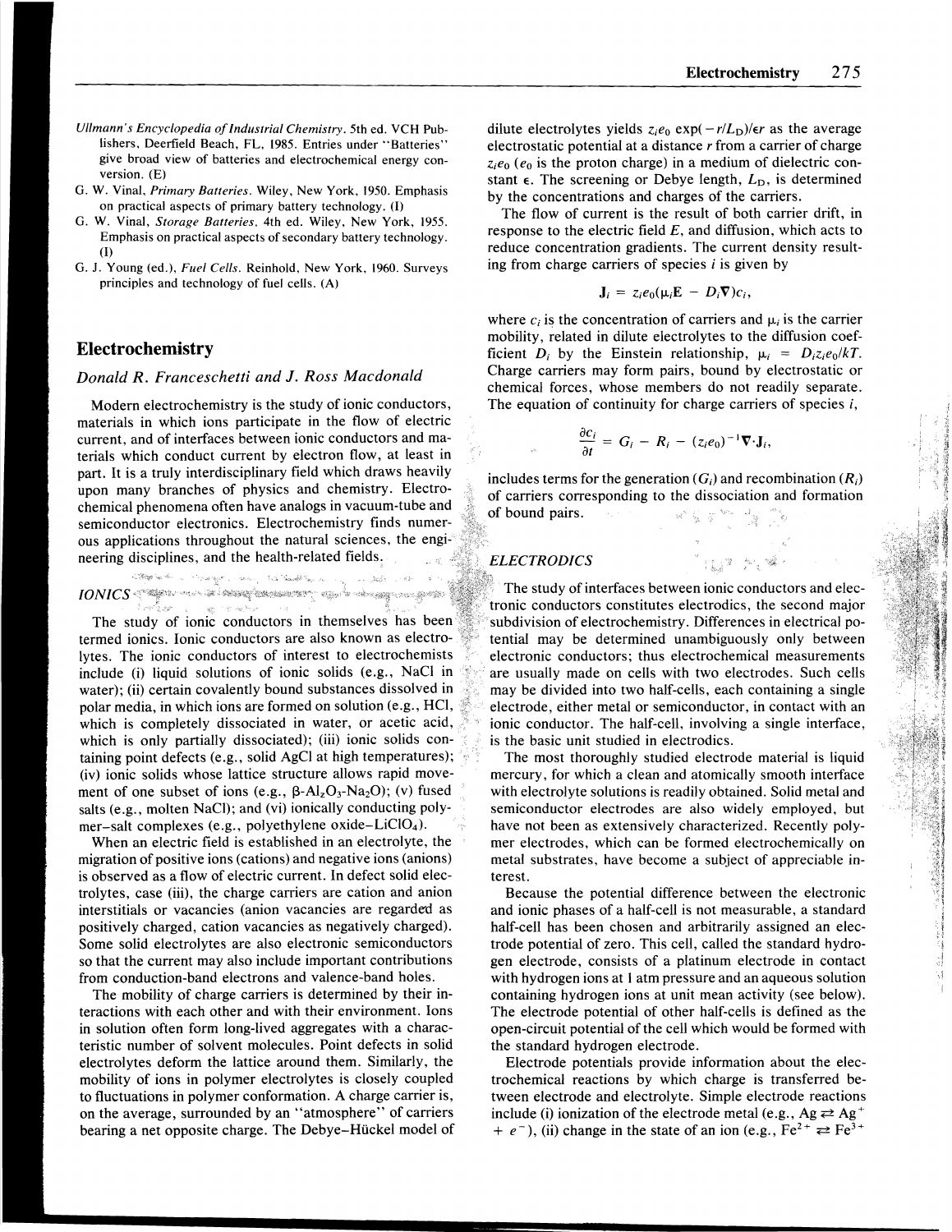+  $e^-$ ), and (iii) ionization of a gas (e.g.,  $\frac{1}{2}H_2 \rightleftarrows H^+ + e^-$ , in the presence of a nonreactive metal). When electrons are removed from a species, the species is said to be oxidized; when electrons are added, the species is said to be reduced. In a half-cell in equilibrium, oxidation and reduction occur at equal rates. Away from equilibrium, the electrode is termed an anode if oxidation predominates over reduction, and a cathode in the opposite case. Most electrode reactions consist of a sequence of chemical and charge transfer steps, some of which may involve short-lived ionic species not present in the bulk electrolyte.

An example of a simple electrochemical cell is the Daniell cell, which consists of zinc and copper electrodes immersed, respectively, in aqueous solutions of  $ZnSO<sub>4</sub>$  and  $CuSO<sub>4</sub>$ , the two solutions being separated by a membrane which allows the passage of charge but prevents rapid mixing of the two solutions. When electrons are allowed to flow between the electrodes, the zinc electrode dissolves to form  $\text{Zn}^{2+}$  ions while  $Cu^{2+}$  ions are deposited on the copper electrode, in accord with the overall reaction  $\text{Zn} + \text{Cu}^{2+} \rightarrow \text{Zn}^{2+} + \text{Cu}$ . The open-circuit cell potential  $E$  is the energy released by the reaction per unit charge transfer between the electrodes and is related to the Gibbs free energy  $\Delta G$  of the cell reaction by  $\Delta G = 2 FE$ , where *F* is Faraday's constant, 96.485 C  $mol<sup>-1</sup>$ , and two electrons are transferred for each atom of Cu deposited.  $E$  is related to the thermodynamic ion activities  $a$ ( $Cu<sup>2+</sup>$ ) and  $a(Zn<sup>2+</sup>)$  by Nernst's equation, which in this case becomes

$$
E = E^{0} - \frac{RT}{2F} \ln \left\{ \frac{a(Zn^{2+})}{a(Cu^{2+})} \right\},\,
$$

where  $E^0$  is the cell potential at unit activity and  $R$  is the gas constant, 8.314 J mol<sup> $-1$ </sup> K<sup> $-1$ </sup>. Activities are quantities related to the ion concentrations (identical at infinite dilution), which take into account ion-ion interactions in the electrolyte.

Nernst's equation is strictly applicable only to systems in thermodynamic equilibrium. In general, the potential of each half-cell is a function of the cell current, which is determined by the slowest step in the electrode reaction sequence. For many half-cells the current is approximately given by the Bulter-Volmer equation, which can be cast in the form

with

$$
\alpha_c + \alpha_{an} = n/\nu.
$$

 $i = i_0 [\exp(\alpha_{an} \eta F/RT) - \exp(-\alpha_c \eta F/RT)]$ 

Here  $i_0$  is the exchange current, determined by the rate of the electrode reaction at equilibrium;  $\eta$  is the electrode overpotential, the deviation of the half-cell from its equilibrium value; and *n* is the number of electrons transferred. The parameters  $\alpha_{an}$  and  $\alpha_c$  are transfer coefficients for the anodic (oxidation) and cathodic (reduction) processes and *v* is the stoichiometric coefficient, the number of times the rate-determining step occurs in the overall half-cell reaction.

Electrodes, or more properly half-cells, are classified as polarizable or nonpolarizable depending on the amount of overpotential required for a fixed ion current flow. Limiting cases, which can be closely approximated in practice, include the perfectly polarizable, or blocking, electrode, one in which no ion current flows regardless of the overpotential, and the perfectly nonpolarizable, or reversible, electrode, one in which the electrode potential retains its equilibrium value regardless of the amount of current flow.

By variation of the potential drop across an electrochemical cell, the rates of the electrode reactions may be altered, and one may even reverse the direction of the net cell reaction. If zinc metal is immersed in CUS04 solution, copper metal and ZnSO<sub>4</sub> are produced spontaneously. By connecting the electrodes of a Daniell cell to a load, useful work may be obtained from the energy of this spontaneous reaction. Cells operated in an energy-producing manner are termed galvanic cells. By rendering the copper electrode sufficiently positive with respect to the zinc, one may effect dissolution of copper and deposition of zinc. The operation of a cell for the production of substances not obtainable spontaneously from the cell materials is termed electrolysis and the cell so operated, an electrolytic cell.

A fundamental theoretical problem in electrodics is the nature of the electrical "double layer," the region of charge separation formed when an electrode is in contact with an ionic conductor. The double layer formed at a metal electrode in an aqueous electrolyte has received particularly intensive study. The traditional Gouy-Chapman-Stern model involves a (usually charged) idealized metal surface, an adjoining plane of chemisorbed water molecules and (often) ions, and a region of increased concentration of cations or anions, depending on the charge on the electrode. The plane of centers of chemisorbed molecules and ions defines the inner Helmholtz plane (ihp), while the plane of closest approach of solvated ions is the outer Helmholtz plane (ohp). The region from the metal surface to the ohp is termed the compact double layer, characterized by an effective dielectric constant which describes the loss in orientational freedom of the adsorbed molecules. The region of space charge beyond the ohp is the diffuse double layer.

More recent studies of the double layer employ a jellium (electron plasma) model for electrons in the metal and a hardsphere model for both solvent molecules and ions, without making special assumptions about the compact layer. Understanding of double-layer behavior is bound to improve over the next few years as techniques such as scanning tunneling electron microscopy provide a detailed picture of adsorbed layer structure.

#### *APPLICATIONS*

Electrochemical methods are employed widely in quantitative and qualitative chemical analysis. Electrolytic methods are the primary industrial means of purifying many metals, of extracting several metals from their ores or salts, and of producing many nonmetallic substances. Electrolytic separation methods make possible the reclamation of valuable materials from industrial waste and reduction in the quantity of pollutants released into the environment. Much industrial research is directed at retarding the corrosion of metals, a phenomenon involving electrochemical reactions at the surface of the metal. The electroplating of metals with thin lay